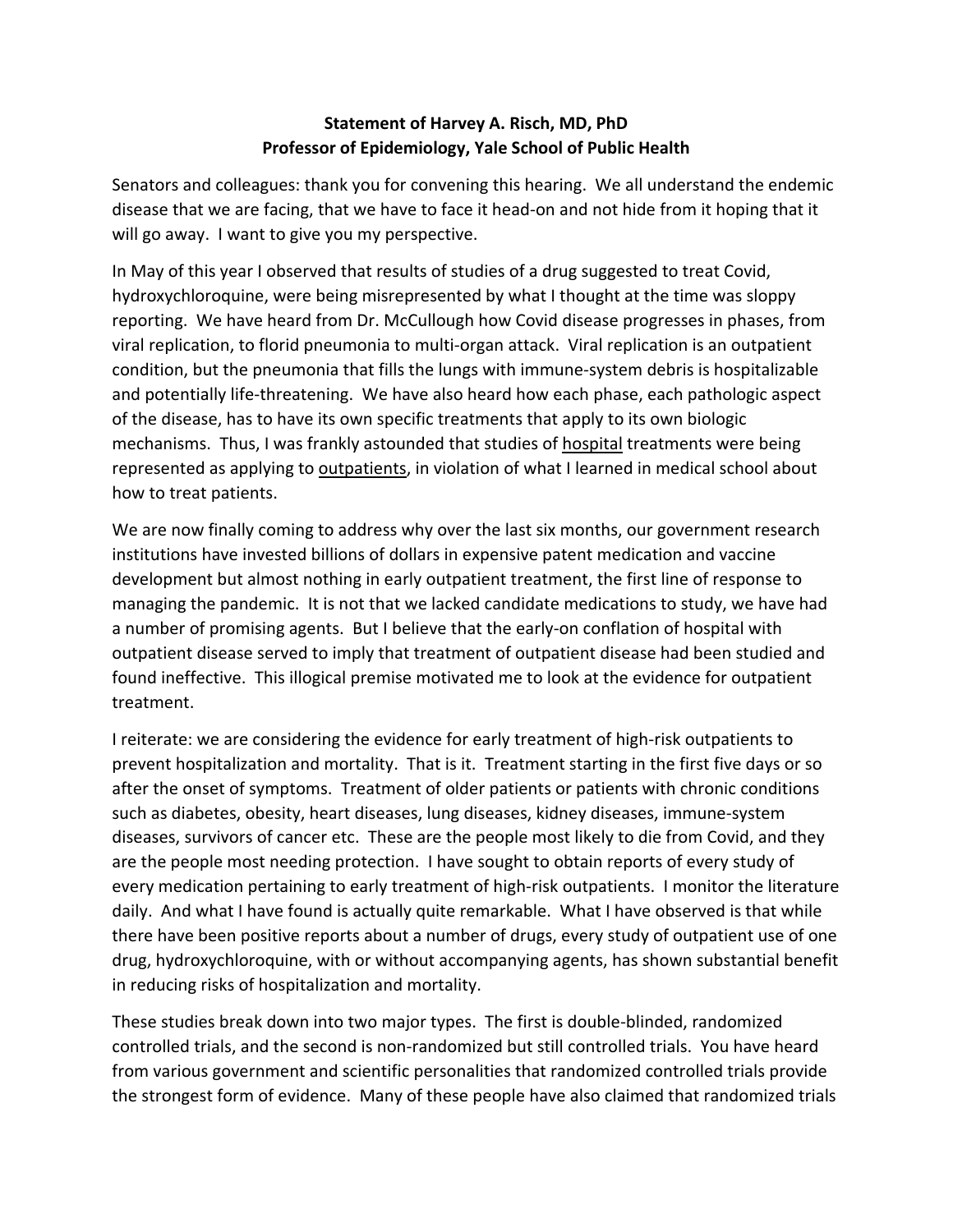provide the only trustworthy form of evidence. There is some truth in these assertions, but there is also lots of falsehood. We know for example that the great majority of drugs used to treat heart diseases were established with non-randomized trials. Cholesterol-lowering drugs were in widespread use before randomized trials were ever done. Azithromycin, the most commonly used antibiotic in children, was not established by randomized trials. The idea that only randomized trials provide trustworthy evidence is a simplistic notion that may sound good in theory, but the comparison between randomized and non-randomized trials is something that has actually been extensively studied in the medical literature. I am an epidemiologist because even though I love biological theories, I develop them all the time to study how nature works, but it is from the human empirical data that we learn how indeed nature works.

And we have huge amounts of empirical data to show that randomized trials and their corresponding non-randomized trials give the same answers. Dr. Tom Frieden, previously Director of the CDC, in 2017 wrote an extensive essay in the New England Journal of Medicine showing that non-randomized trials can provide fully compelling evidence, especially when they are done carefully to account for reasons why patients received the drugs, and importantly, when circumstances are such that the cost of waiting for randomized trials involves major sickness and mortality as we have been experiencing this year. But Dr. Frieden's essay, as authoritative as it is, provides only snapshots of the empirical evidence for his observations. The real evidence comes from a meta-analysis of meta-analyses done by the Cochrane Library Consortium, a British international organization formed to organize medical research findings to facilitate evidence-based choices about health interventions. The Cochrane investigators examined what involve tens of thousands of comparisons between randomized trials and their non-randomized counterparts and found that the two types of studies arrived at virtually identical conclusions. This is the real evidence about why good non-randomized trials comprise evidence every bit as important as randomized trials. Large amounts of consistent empirical data are the evidence, not plausible but simplistic assumptions, no matter who says them.

So what did I find about hydroxychloroquine in early use among high-risk outpatients? The first thing is that hydroxychloroquine is exceedingly safe. Common sense tells us this, that a medication safely used for 65 years by hundreds of millions of people in tens of billions of doses worldwide, prescribed without routine screening EKGs, given to adults, children, pregnant women and nursing mothers, must be safe when used in the initial viral-replication phase of an illness that is similar at that point to colds or flu. In fact, a study by researchers at the University of Oxford showed that in 14 large international medical-records databases of older rheumatoid arthritis patients, no significant differences were seen in all-cause mortality for patients who did or did not use hydroxychloroquine. The Oxford investigators also looked at cardiac arrhythmias and found no increase for hydroxychloroquine users. This was in more than 900,000 hydroxychloroquine users. This is examined at length in my paper in the American Journal of Epidemiology in May. Now, the FDA posted a warning on July 1 on its website about hydroxychloroquine used in outpatients, but we can discuss this later; the FDA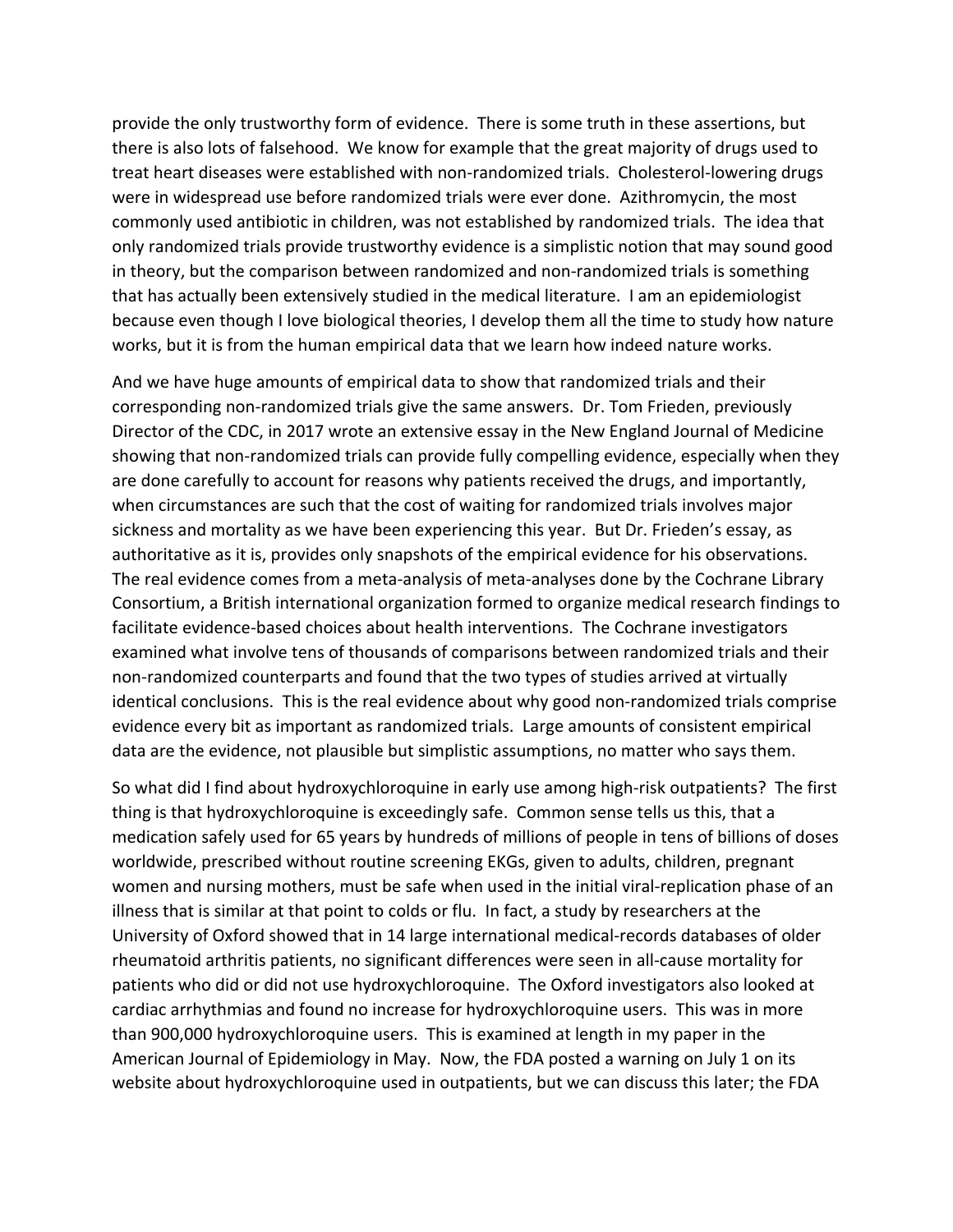has had no systematic evidence in outpatients and erroneously extrapolated from hospital inpatients to outpatients, what I said earlier was invalid.

About studies of hydroxychloroquine early use in high-risk outpatients, every one of them, and there are now seven studies, has shown significant benefit: 636 outpatients in São Paulo, Brazil; 199 clinic patients in Marseille, France; 717 patients across a large HMO network in Brazil; 226 nursing-home patients in Marseille; 1,247 outpatients in New Jersey; 100 long-term care institution patients in Andorra (between France and Spain); and 7,892 patients across Saudi Arabia. All these studies pertain to the early treatment of high-risk outpatients—and all showed about 50 percent or greater reductions in hospitalization or death. The Saudi study was a national study and showed 5-fold reduction in mortality for hydroxychloroquine plus zinc vs zinc alone. Not a single fatal cardiac arrhythmia was reported among these thousands of patients attributable to the hydroxychloroquine. These are the non-randomized but controlled trials that have been published.

Now we also know that all of the outpatient randomized controlled trials this year also together show statistically significant benefit. These six studies comprised generally much younger patients, only a fraction of whom were at high risk, so they individually had too few hospitalizations or deaths to be statistically significant. But they all suggested lower risks with hydroxychloroquine use, and when they were analyzed together in meta-analysis as my colleagues and I found, this lower risk was statistically significant across the studies.

We have spent the last six months with formal government policies and warnings against early outpatient treatment, with large government investments in vaccines and expensive new treatments yet to be proven and almost no support of inexpensive but useful medications, and a quarter of a million Americans have died from this mismanaged approach. Even with newly promising vaccines, we have almost no information about how they will perform in older and high-risk patients, in whom respiratory virus vaccines are known to have weak efficacy; it will be a number of months before they become widely available; and we don't know how long vaccine immunity will last, or even if the vaccines will work for the newly increasing mutant strains of the virus. As I have said on many occasions, the evidence for benefit of hydroxychloroquine used early in high-risk outpatients is extremely strong, and the evidence against harm is also equally strong. This body of evidence dramatically outweighs the risk/benefit evidence for remdesivir, monoclonal antibodies or the difficult to use bamlanivimab that the FDA has approved for emergency use authorizations while denying the emergency use authorization for hydroxychloroquine. This egregious double standard for hydroxychloroquine needs to be overturned immediately and its emergency use authorization application approved. This is how we will get on the road to early outpatient treatment and the major curtailment of mortality. Thank you.